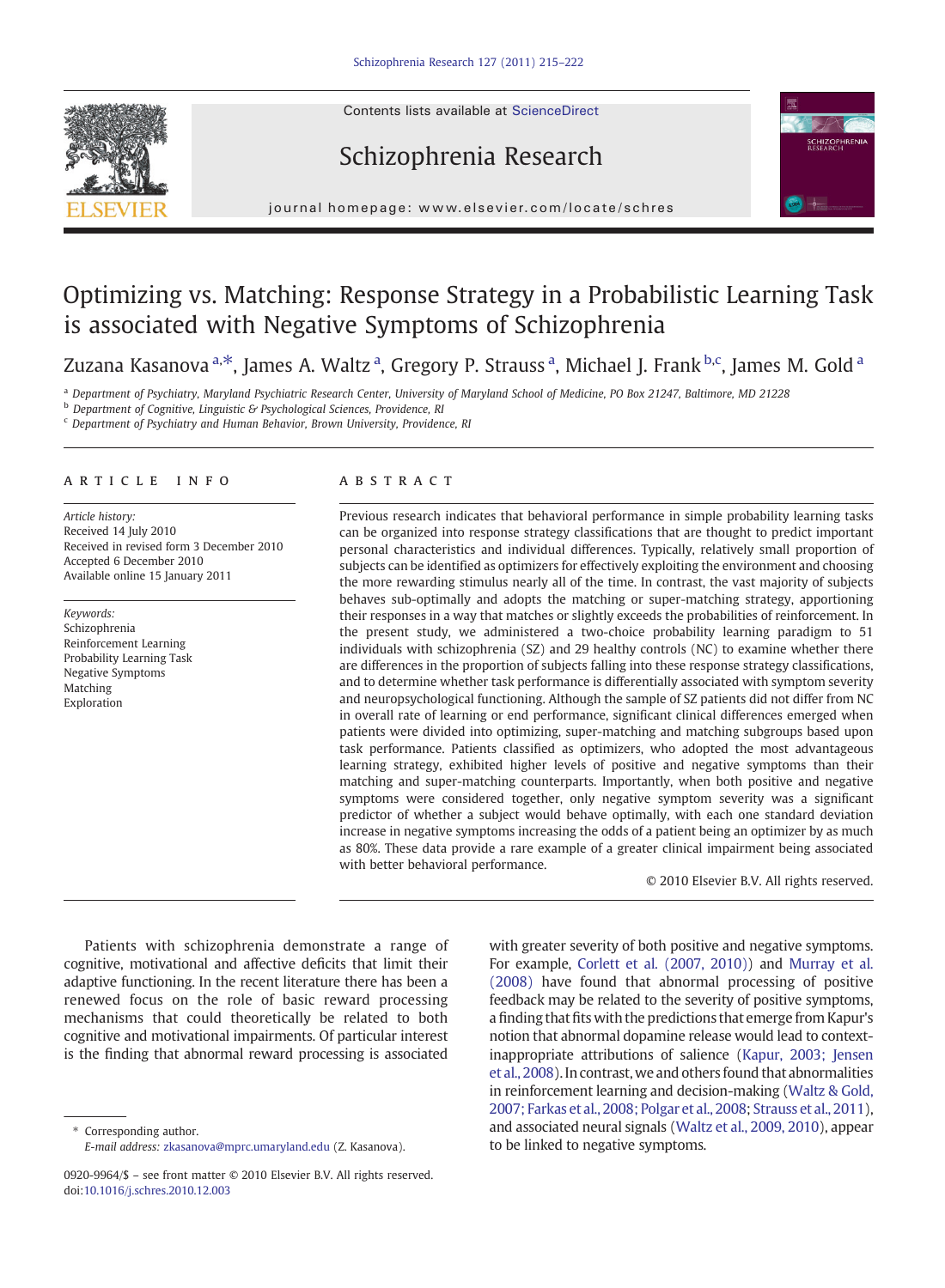One problem of the available behavioral evidence is that most of the experiments have involved somewhat complex tasks, and it is possible that non-reward-related cognitive impairments may have affected performance. To address that limitation, we used a very simple two-choice probability learning task in which one choice was rewarded 70% of the time, and the alternative was reinforced only 30% of the time. One interesting feature of such simple tasks is that they tend to elicit non-optimal decision making, in that people often allocate their response choices to match the probability levels of the more frequently rewarded stimulus. That is, rather than choosing the stimulus that on any given trial has the highest expected value in order to maximize overall payoff, people

often allocate approximately 70% of their responses to this stimulus, a phenomenon described first by Herrnstein and termed "matching" [\(Herrnstein, 1970, 1982, 1997](#page-6-0)). It is noteworthy that there is evidence that many non-human animals (rats, birds, monkeys) reliably demonstrate this behavior, suggesting that higher order cognitive processes are not an essential factor contributing to the widely observed and arguably universal sub-optimal performance ([Sugrue et al., 2004; Houston et al., 2007; Herrnstein, 1990;](#page-7-0) [Sakai & Fukai, 2008; Hinson & Staddon, 1983\)](#page-7-0).

This issue of response strategy has been extensively studied in humans, with evidence indicating that healthy individuals most frequently rely on a matching strategy ([Estes & Strughan, 1954; Gardner, 1958; Neimark & Shufod,](#page-6-0) [1959; Healy & Kubovy, 1981; Jarvik, 1951\)](#page-6-0) and to a lesser degree on a super-matching strategy [\(Myers & Cruse, 1968;](#page-6-0) [Myers et al., 1963; Edwards, 1956; Bereby-Meyer & Erev,](#page-6-0) [1997](#page-6-0)), in which rates of choosing the optimal response overshoot the reinforcement rate of that response. Although these are the most common response strategies employed in two-choice probability learning tasks, behavior ranging from chance (50% allocation to each alternative) to maximization (100% allocation to the rewarding alternative) has also been observed ([Vulkan, 2000; Baum, 1974; Friedman & Massaro,](#page-7-0) [1998; Shanks et al., 2002\)](#page-7-0). To explore factors associated with the formulation of these different response strategies, Shanks [Shanks et al. \(2002\)](#page-7-0) conducted a series of probabilistic learning experiments in which they manipulated variables such as number of trials, frequency and nature of the feedback and monetary payoff. Their results suggest that about 75% of subjects can achieve maximization if provided with monetary incentive and other meaningful feedback about their performance, and the task has a large enough number of learning trials. The authors hypothesized that the behavior of the remaining 25% of subjects (i.e., those who did not reach a level characteristic of maximization and were thus immune to these task manipulations) could be explained by internal factors and individual differences such as sensitivity to feedback, cognitive functioning, proneness to boredom, risk-aversion, and utility representation. However, factors underlying suboptimal performance on these two-choice probability learning tasks remain unresolved, as they have yet to be systematically examined in an empirical study.

Contributing factors affecting subjects' performance can be expected to be population-specific, and in the case of individuals with schizophrenia consist of any number of the core illness dimensions associated with the disease (e.g., positive symptoms, negative symptoms and cognitive impairment; [van Os & Kapur, 2009](#page-7-0)). Our observations that patients with more severe negative symptoms show impairments in learning from positive feedback [\(Waltz et al., 2007;](#page-7-0) [Strauss et al., 2011](#page-7-0)) might lead one to predict that such patients would perform sub-optimally on a two-choice probability learning task. On the other hand, computational modeling evidence from our group ([Strauss et al., 2011\)](#page-7-0) suggests an association between greater negative symptom severity and reduction in meaningful exploration of the environment that leads to perseveration. Thus, in the context of the two-choice task environment, one might be tempted to predict that higher levels of negative symptoms would be related to paradoxically superior performance. That is, a reduction in exploration would lead the high negative symptom patients to stick with a winning response, resulting in higher overall earnings. It is difficult, a priori, to adjudicate between these two predictions. Thus, we designed a simple probability learning task to directly test these competing hypotheses.

## 1. Methods

# 1.1. Participants

Fifty-one patients meeting DSM-IV criteria ([First et al.,](#page-6-0) [2001](#page-6-0)) for schizophrenia or schizoaffective disorder (SZ), and twenty-nine healthy control (NC) subjects volunteered to participate in this study, which was approved by the University of Maryland School of Medicine Institutional Review Board. All participants provided informed consent and received monetary compensation for their participation in the study.

Individuals with SZ were clinically and medically stable outpatients of the Maryland Psychiatric Research Center, as determined by their psychiatrist, therapist and clinical documentation. All patients were receiving antipsychotic medication and were on a stable regimen for a minimum of four weeks prior to entering the study. Almost all patients were being treated with second-generation antipsychotics (see [Table 1](#page-2-0) for subject demographic, clinical, and neuropsychological assessment data).

All SZ patients were rated for clinical symptoms based on interviews conducted by trained case-workers, using the following measures: the Brief Psychiatric Rating Scale (BPRS; [Overall and Gorman, 1962\)](#page-6-0), the Scale for the Assessment of Negative Symptoms (SANS; [Andreasen, 1984\)](#page-6-0), and the Calgary Depression Scale (CDS; [Addington et al., 1992](#page-6-0)). Negative symptom ratings from the SANS were used to divide patients into a high negative (HN) symptom group and a low negative (LN) symptom group. In order to do this, we determined the median SANS total score for the entire patient sample (28). All patients with a SANS total score lower than 28 were assigned to the LN group  $(N= 25)$  and all patients with a SANS total score greater than, or equal to, 28 were assigned to the HN group ( $N = 26$ ; subjects whose SANS total scores fell at the median were added to the smaller group).

Normal control (NC) participants were recruited from the community via random digit dialing and word of mouth (from those recruited by random digit dialing). All NC participants had no current Axis I or II diagnoses, as determined by the Structured Clinical Interview for DSM-IV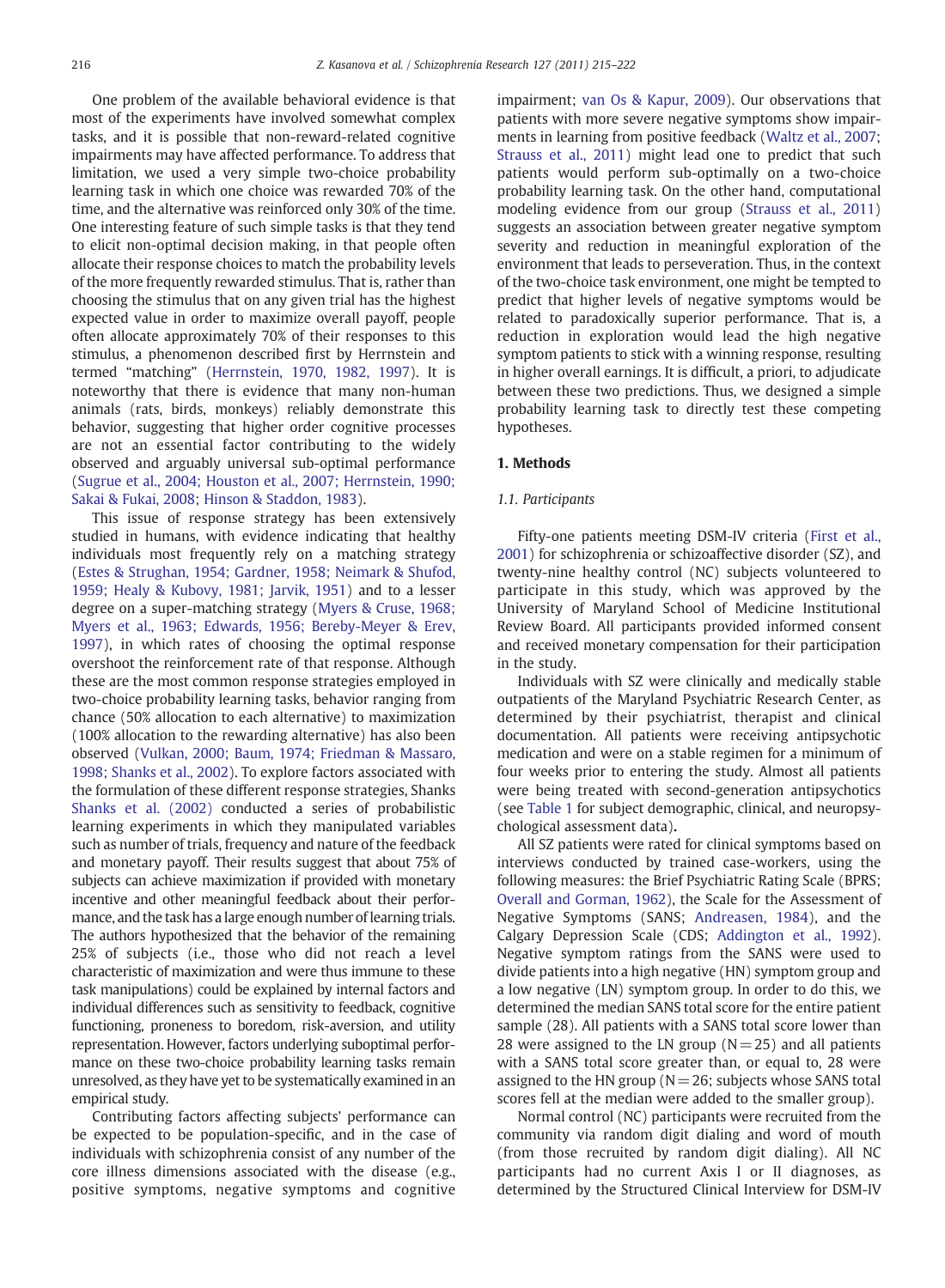#### <span id="page-2-0"></span>Table 1

Demographic information and cognitive assessments for patients ( $N= 51$ ) and controls ( $N= 29$ ).

| Measure                                 | Control M (SD)           | LN Patient M (SD) | HN Patient M (SD) | p-value |
|-----------------------------------------|--------------------------|-------------------|-------------------|---------|
| Age                                     | 44.81 (10.49)            | 43.79 (8.67)      | 43.88 (10.64      | 0.917   |
| Education (years)                       | 15.03(2.23)              | 13.08(2.14)       | 12.56 (2.45)      | < 0.001 |
| Paternal Education (years)              | 12.82 (3.43)             | 14.46 (3.67)      | 13.16 (3.72)      | 0.245   |
| Gender (M: F)                           | 21:8                     | 17:8              | 19:6              | 0.853   |
| Race                                    |                          |                   |                   | 0.579   |
| African American                        | 10                       | 8                 | 9                 |         |
| Caucasian                               | 19                       | 12                | 16                |         |
| Other                                   | $\Omega$                 | 5                 | $\Omega$          |         |
| Standard Neuropsychology                |                          |                   |                   |         |
| <b>WRAT</b>                             | 101.03 (17.25)           | 94.44 (15.11)     | 90.52 (12.51)     | 0.041   |
| <b>WTAR</b>                             | 103.52 (17.15)           | 96.56 (17.29)     | 93.36 (17.36)     | 0.091   |
| WASI                                    | 113.52 (13.40)           | 97.04 (15.45)     | 95.24 (12.15)     | < 0.001 |
| <b>MATRICS</b> battery                  | 48.33 (15.24)            | 31.80 (14.12)     | 29.32 (13.17)     | < 0.001 |
| Antipsychotic Medication Regimen        |                          |                   |                   |         |
| Haloperidol or Fluphenazine only        | $\overline{\phantom{a}}$ | $\Omega$          |                   |         |
| Clozapine only                          |                          | 6                 | 9                 |         |
| Other second-generation only            |                          | 8                 | 11                |         |
| Clozapine + another antipsychotic       |                          | 5                 | 3                 |         |
| First -generation $+$ second-generation |                          |                   |                   |         |
| antipsychotic                           |                          | $\Omega$          |                   |         |
| <b>Clinical Ratings</b>                 |                          |                   |                   |         |
| <b>BPRS</b> total score                 |                          | 34.72 (7.15)      | 37.56 (9.26)      | 0.231   |
| SANS total score                        |                          | 19.16 (8.72)      | 35.60 (9.06)      | < 0.001 |
| Calgary Depression Scale                |                          | 1.84 (1.97)       | 2.56(2.71)        | 0.288   |

(SCID; [First et al., 2001\)](#page-6-0), no family history of psychosis, and were not taking any psychotropic medications. In addition, all study participants denied substance abuse within the past 6 months and had no lifetime history of neurological disorder.

Patients and controls were matched on age  $[t(68)=0.246]$ , parental education [t(61) = 1.132], ethnicity [ $\chi^2(4)$  = 0.855], and gender  $[\chi^2(1)$  = 0.797]. All participants completed a standard battery of neuropsychological tests, symptom interviews, and computerized reward learning tasks (including the two-choice probability learning task). Neuropsychological tests included the MATRICS battery [\(Green et al., 2004\)](#page-6-0), Wechsler Abbreviated Scale of Intelligence (WASI; [Wechsler, 1999](#page-7-0)), Wide Range Achievement Test (WRAT; [Wilkinson, 1993](#page-7-0)), and Wechsler Test of Adult Reading (WTAR; [Wechsler, 2001\)](#page-7-0). Patients and controls did not differ significantly in WRAT  $[t(67)=1.779]$  and WTAR  $[t(68)=1.878]$ . However, patients had lower WASI estimated IQs  $[t(68) = 5.053]$  and MATRICS Overall scores  $[t(65)=4.602]$ .

#### 1.2. Two-Choice Probability Learning Task

Participants performed a simple probability learning task in which they were presented with a pair of identical items centered vertically on either side of a computer screen. The stimuli were treasure chest boxes presented on a blackcolored background. The participants were asked to press a button on a response pad to select one of the two treasure chests. The left button corresponded to the left treasure box and the right button to the right treasure box. The selection of the treasure chest on one side was reinforced on 70% of trials and the selection of the treasure chest on the other side was reinforced on 30% of the trials. The location of the more frequently reinforced treasure box was counterbalanced across all participants and once assigned, it remained constant throughout the task. If the participant selected the

winning item, the chosen treasure box was replaced by a nickel, coupled with the word "win" and a cash register sound. If the selected item did not win, the treasure chest remained on the screen and the words "Not a winner, better luck next time" were displayed (without any accompanying sound). The participants were not informed of the actual probabilities of reinforcement, and the instructions indicated that there was no cue, pattern or system that could be used to earn a coin on each trial. However, in order to help the participants decide on the best strategy, they were advised to sample both of their options sufficiently, pay attention to the outcome of their choices, and learn from experience. All participants completed a brief practice session consisting of 5 trials to ensure that they understood the instructions and had an opportunity to ask questions. Subsequently, a total of 300 trials were administered in one session, divided into 6 blocks of 50 trials. All trials were response terminated and the task took approximately twenty minutes to complete, with short breaks between blocks. Participants were able to view their running tally of money earned during the task via a display box located in the left corner of the computer screen.

#### 1.3. Data Analysis

The classification of response strategies was based upon previous research using similar two-choice reinforcement learning tasks [\(Bogacz et al., 2007; Cohen et al., 2007; Miller](#page-6-0) [et al., 2005; Shanks et al., 2002\)](#page-6-0) that have generally classified performance according to 4 categories thought to reflect different strategies: 1) random chance, possibly reflecting failure to learn; 2) matching the reward probability 3) supermatching, overshooting the reward frequency of the best choice or, 4) optimizing, a strategy of almost always selecting the best response.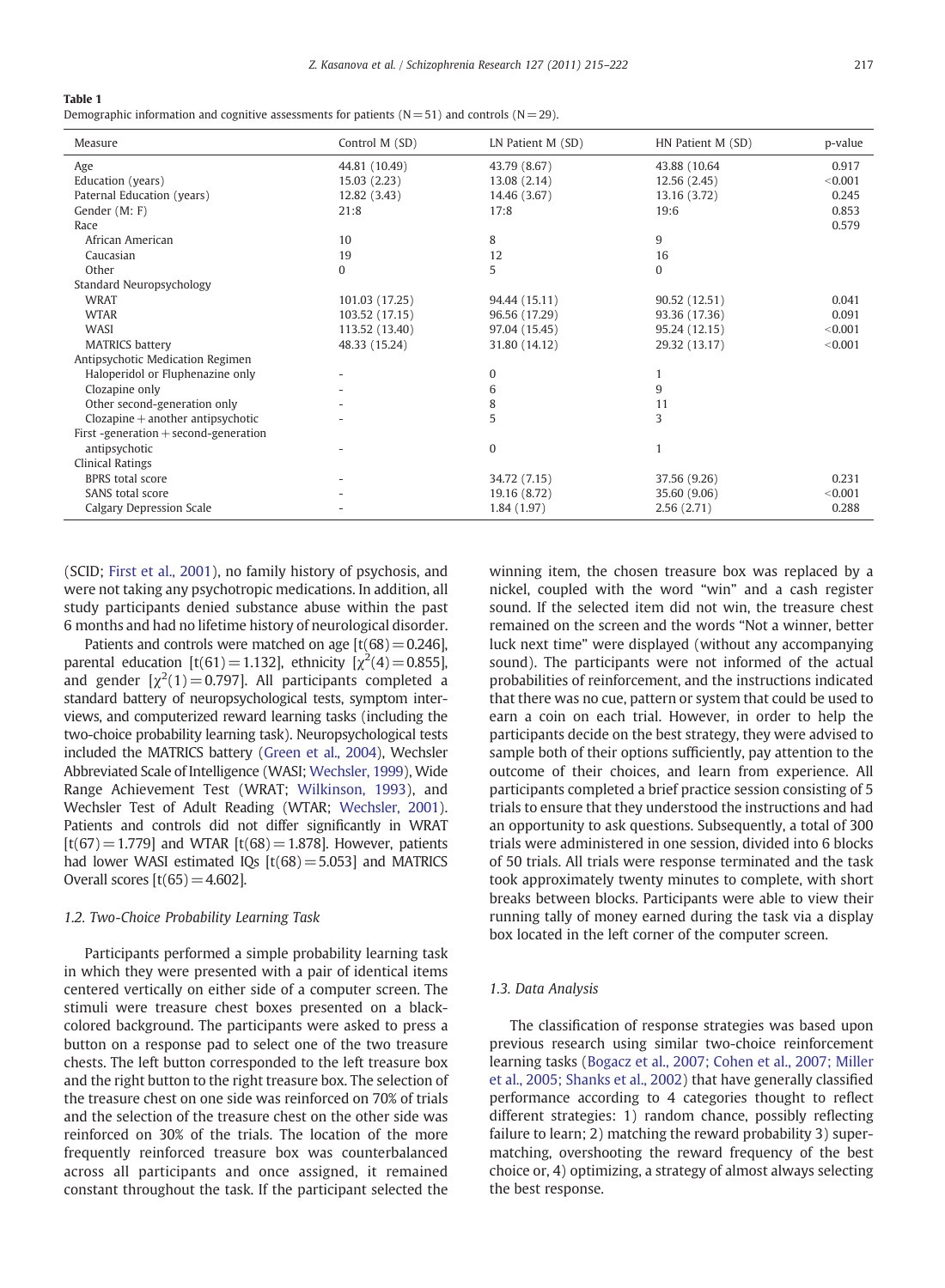We used a five-stage iterative procedure to assign subjects to performance classes. Because we did not know the true probabilities of choosing the best response corresponding to the super-matcher and optimizer response strategies, we made initial classifications of participants using binomial expansion of our initial estimates of the probabilities corresponding to each classification, followed by maximum likelihood estimation to assign subjects to categories based on performance during the middle 100 trials. We then determined the mean probability of optimal choice associated with each performance class and performed binomial expansions of those probabilities, before re-classifying subjects based on maximum likelihood estimation (see Supplementary Materials for details on the classification procedure).

Since the four performance groups can be ranked in order of approach to the optimal strategy (chance<matchers<supermatchers<optimizers), we compared the two groups on degree of optimality in their strategy using a Mantel-Haenszel chisquare test [\(Mantel, 1963](#page-6-0)) difference in average rank order of strategies. After classifying subjects into the four performance groups, we excluded the subjects who performed at chance levels from further analyses  $[n = 2/29$  controls, 8/51 patients]. Subsequently, we employed a two-way analysis of variance test (ANOVA) to determine whether there were differences in proportions of patients and controls in each class. Additionally, we proceeded to perform a series of t-tests and one-way ANOVAs on neuropsychological and clinical measures using performance classification as a between-subjects factor. We then analyzed correlations between experimental performance measures and clinical and neuropsychological functioning of both patient and control groups. Subsequently, we standardized the BPRS and SANS scales by computing z-scores in order to perform binomial regression analyses, which allowed us to examine the extent to which positive and negative symptoms predict behavioral task performance.

## 2. Results

# 2.1. Comparison of Overall Learning between Patients and Controls

There was no significant difference between normal controls and patients in the proportion of trials in which they chose the optimal side (Figs. 1 and 2), with no significant difference in overall performance [control mean  $= 0.78$ ,  $SD = 0.10$ ; patient mean = 0.74,  $SD = 0.10$ ;  $t(68) = 1.595$ ,





Fig. 2. Average percentage of optimal choices of SZ patients and controls in all three blocks.

 $p=0.115$ ], early learning [first hundred trials; NCs:  $0.69 \pm 0.13$ ; SZs:  $0.65 + 0.10$ ;  $t(68) = 1.546$ ,  $p = 0.127$ ], or end performance [last hundred trials; NCs:  $0.83 \pm 0.11$ ; SZs:  $0.80 \pm 0.12$ ;  $t(68) =$ 1.254,  $p = 0.214$ ]. Patients and controls also showed similar increases in their proportions of choices of the optimal side from the first to the last hundred trials  $[t(68)=0.195]$ .

# 2.2. Proportion of Subjects meeting Criteria for each Response Style

We then classified participants into the four response style categories (random chance, matchers, super-matchers, optimizers), and examined differences in the proportion of SZ and NC participants who fell into these classifications. Overall, the NC group showed a trend toward a greater proportion of subjects meeting criteria for the better response strategy classifications (supermatchers, optimizers) than patients [Mantel-Haenszel  $\chi^2(1) = 3.53$ , p = 0.06].

# 2.3. Comparison of SZ and NC Response Style Groups on Neuropsychological Functioning and Symptom Severity

As noted in the introduction, one can be led to make predictions about learning performance as a function of symptom status. To address this issue, we worked "backwards" by using end performance (last hundred trials) to form distinct groupings, and examined the symptom differences in these classes. As seen in [Table 2,](#page-4-0) the optimizing group of patients had higher levels of negative symptoms. A one-way ANOVA indicated that the matchers, super-matchers, and optimizers significantly differed in the severity of SANS total negative symptoms  $[F(2,42)=7.30, p=0.002]$ . Follow-up, LSD post hoc comparisons indicated that patients within the optimizing group  $(M= 39.14, SD = 15.41)$  had a significantly greater severity of negative symptoms than those classified as matchers  $(M = 27.87, SD = 8.49)$  and super-matchers  $(M=19.67, SD=11.46)$ . Thus, more severe negative symptoms were associated with greater optimizing, which results in greater overall earnings in the task, a rare instance of better performance being associated with greater symptom severity. Additional analyses revealed that, when classified according to performance, patients differed in the severity of some negative symptoms, but not others (Figure S1). Specifically, differences between performance subgroups were observe for Affective Fig. 1. Proportion of SZ patients and controls in each performance group. Blunting  $[F(2,39) = 4.54, p = 0.02]$ , Avolition  $[F(2,39) = 3.38$ ,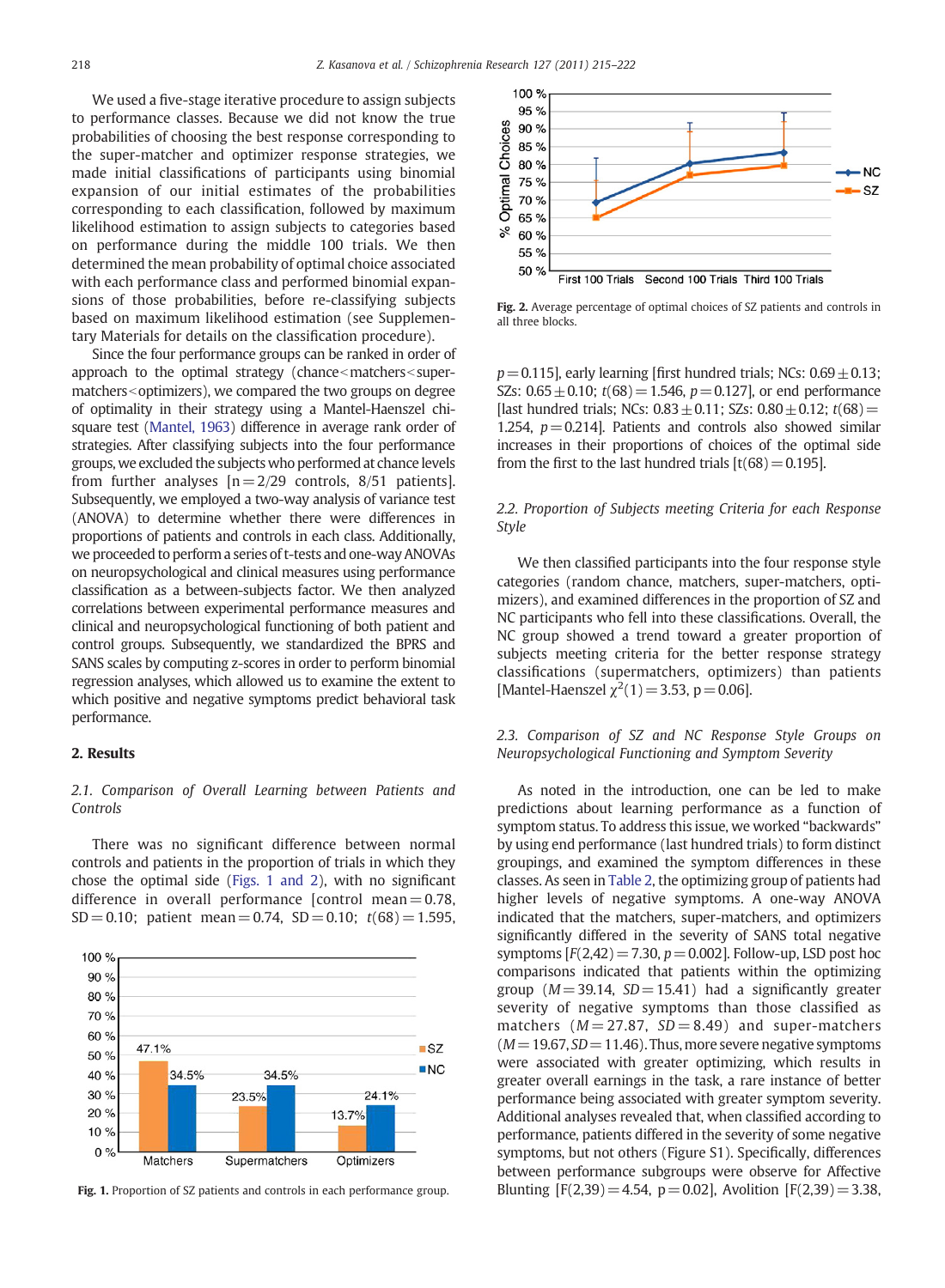## <span id="page-4-0"></span>Table 2

Demographic information and cognitive assessments for performance groups.

| Measure                                 | Matchers M (SD)      | Super-matchers M (SD) | Optimizers M (SD) | $F / \chi2$    | p-value        |
|-----------------------------------------|----------------------|-----------------------|-------------------|----------------|----------------|
| Patients                                |                      |                       |                   |                |                |
| Age                                     | 44.48 (9.44)         | 44.97 (9.09)          | 43.81 (10.19)     | 0.033          | 0.967          |
| Education (years)                       | 12.67 (2.70)         | 13.08 (2.02)          | 13.14 (2.04)      | 0.173          | 0.841          |
| Paternal Education (years)              | 13.32 (3.88)         | 14.45 (4.41)          | 13.71 (3.15)      | 0.292          | 0.749          |
| Gender (M: F)                           | 13:11                | 9:03                  | 7:00              | 5.618          | 0.444          |
| Race                                    |                      |                       |                   | 1.623          | 0.579          |
| African American                        | 9                    | 5                     | $\mathbf{1}$      |                |                |
| Caucasian                               | 14                   | 7                     | 5                 |                |                |
| Other                                   | $\mathbf{1}$         | $\Omega$              | $\mathbf{1}$      |                |                |
| Standard Neuropsychology                |                      |                       |                   |                |                |
| <b>WRAT</b>                             | 90.26 (13.68)        | 93.08 (18.54)         | 101.43 (8.98)     | 1.559          | 0.223          |
| <b>WTAR</b>                             | 90.83 (17.26)        | 94.67 (20.82)         | 106.29 (12.41)    | 2.066          | 0.14           |
| WASI                                    | 93.54 (12.84)        | 101.33 (15.87)        | 111.86 (12.13)    | 1.819          | 0.175          |
| MATRICS battery composite score         | 31.96 (14.63)        | 30.92 (16.93)         | 29.71 (8.80)      | 0.069          | 0.934          |
| <b>Clinical Ratings</b>                 |                      |                       |                   |                |                |
| <b>BPRS Total</b>                       | 32.44 (6.38)         | 36.83 (6.74)          | 43.86 (12.68)     | 5.998          | 0.005          |
| <b>BPRS Positive</b>                    | 1.86(0.88)           | 2.63(1.03)            | 3.04(1.51)        | 4.352          | 0.020          |
| <b>BPRS Negative</b>                    | 1.64(0.66)           | 1.56(0.61)            | 2.36(0.92)        | 3.381          | 0.044          |
| <b>BPRS</b> Disorganized                | 1.24(0.40)           | 1.55(0.48)            | 1.46(0.74)        | 1.690          | 0.198          |
| <b>SANS Total</b>                       | 27.87 (8.49)         | 19.67 (11.67)         | 39.14 (15.41)     | 7.305          | 0.002          |
| <b>Calgary Depression Scale</b>         | 1.74 (1.69)          | 2.08(2.35)            | 3.71(3.95)        | 1.894          | 0.164          |
| Antipsychotic Medication Regimen        |                      |                       |                   |                |                |
| Haloperidol or Fluphenazine only        | $\mathbf{1}$         | 0                     | $\bf{0}$          |                |                |
| Clozapine only                          | 10                   | 4                     | 4                 |                |                |
| Other second-generation only            | 10                   | 6                     | $\mathbf{1}$      |                |                |
| $Clozapine + another antipsychotic$     | 3                    | $\overline{2}$        | 2                 |                |                |
| First -generation $+$ second-generation | $\mathbf{0}$         | $\Omega$              | $\mathbf{1}$      |                |                |
| antipsychotic                           |                      |                       |                   |                |                |
|                                         |                      |                       |                   |                |                |
| Controls                                |                      |                       |                   |                |                |
| Age                                     | 46.67 (9.86)         | 43.01 (10.46)         | 41.34 (11.26)     | 0.597<br>1.680 | 0.558<br>0.208 |
| Education (years)                       | 15.50 (1.96)         | 15.10 (2.23)          | 13.71 (1.80)      |                |                |
| Paternal Education (years)              | 13.80 (3.23)<br>7:03 | 11.80 (4.19)<br>6:04  | 12.17 (2.56)      | 0.885          | 0.426          |
| Gender (M: F)                           |                      |                       | 6:01              |                |                |
| Race<br>African American                |                      |                       |                   |                |                |
|                                         | 2                    | 4<br>6                | 4                 |                |                |
| Caucasian                               | 8<br>$\mathbf{0}$    |                       | 3<br>$\mathbf{0}$ |                |                |
| Other<br>Standard Neuropsychology       |                      | 0                     |                   |                |                |
|                                         |                      |                       |                   |                |                |
| <b>WRAT</b>                             | 104.50 (15.82)       | 97.80 (17.11)         | 96.14 (19.93)     | 0.585          | 0.565          |
| <b>WTAR</b><br>WASI                     | 107.20 (12.84)       | 99.90 (19.26)         | 100.14 (21.51)    | 0.516          | 0.603          |
|                                         | 117.50 (10.47)       | 108.70 (12.58)        | 110.71 (17.16)    | 1.197<br>1.620 | 0.320<br>0.221 |
| MATRICS battery composite score         | 55.56 (12.31)        | 42.78 (14.85)         | 46.86 (19.13)     |                |                |

 $p=0.04$ ], and Anhedonia/Asociality [F(2,39) = 4.99, p = 0.01], but not Alogia  $[F(2,39)=1.93, p>0.10]$ .

However, as seen in Table 2, a parallel result was observed with positive symptoms. The analysis of variance revealed significant differences in BPRS total score,  $[F(2,42)=5.998,$  $p=0.005$ ], as well as the positive cluster  $[F(2,42)=4.352]$ ,  $p=0.020$ ] and negative cluster  $[F(2,42)=3.381, p=0.044]$ scores. No group differences were observed for disorganization cluster scores  $[F(2,42)=1.69, p=0.198]$ . Positive symptom scores in optimizers ( $M=3.04$ ,  $SD=1.51$ ) and super-matchers  $(M=2.63, SD=1.03)$  did not differ significantly ( $p=0.414$ ), and both groups had higher scores than matchers ( $M=1.86$ ,  $SD = 0.89$ ; p's  $= 0.013$  and 0.046, respectively). That is, higher levels of positive symptoms were associated with more behavioral optimizing.

Because both positive and negative symptoms appear to be related to being classified as an optimizer, we examined the role of both symptom types in a binomial logistic regression analysis. In this approach, the specific contribution of each symptom type is examined using standardized BPRS

and SANS scores, and yields a test for statistical significance, as well as an odds ratio and a confidence interval that is more easily interpreted. That is, one can determine how much influence a one standard deviation increase in either BPRS positive or SANS negative symptoms makes in establishing the classification as an optimizer versus all other behavior patterns. The results suggest that the odds of being an optimizer increase with negative symptoms  $[Exp(B) = 3.918,$  $CI = 1.207 - 12.722$ ,  $p = 0.023$ ], whereas the effect of positive symptoms is not significant  $[Exp(B) = 2.024, CI = 0.803$ -5.101,  $p = 0.135$ ]. This essentially means that with each one standard deviation increase in negative symptom severity, the chances of being classified as an optimizer increases by almost 80%.

We also examined whether performance on the WASI, WTAR, WRAT and MATRICS battery composite score differed among patients meeting the various response strategy classifications. As seen in Table 2, no significant differences in performance on these neuropsychological measures emerged among the three response strategy groups for either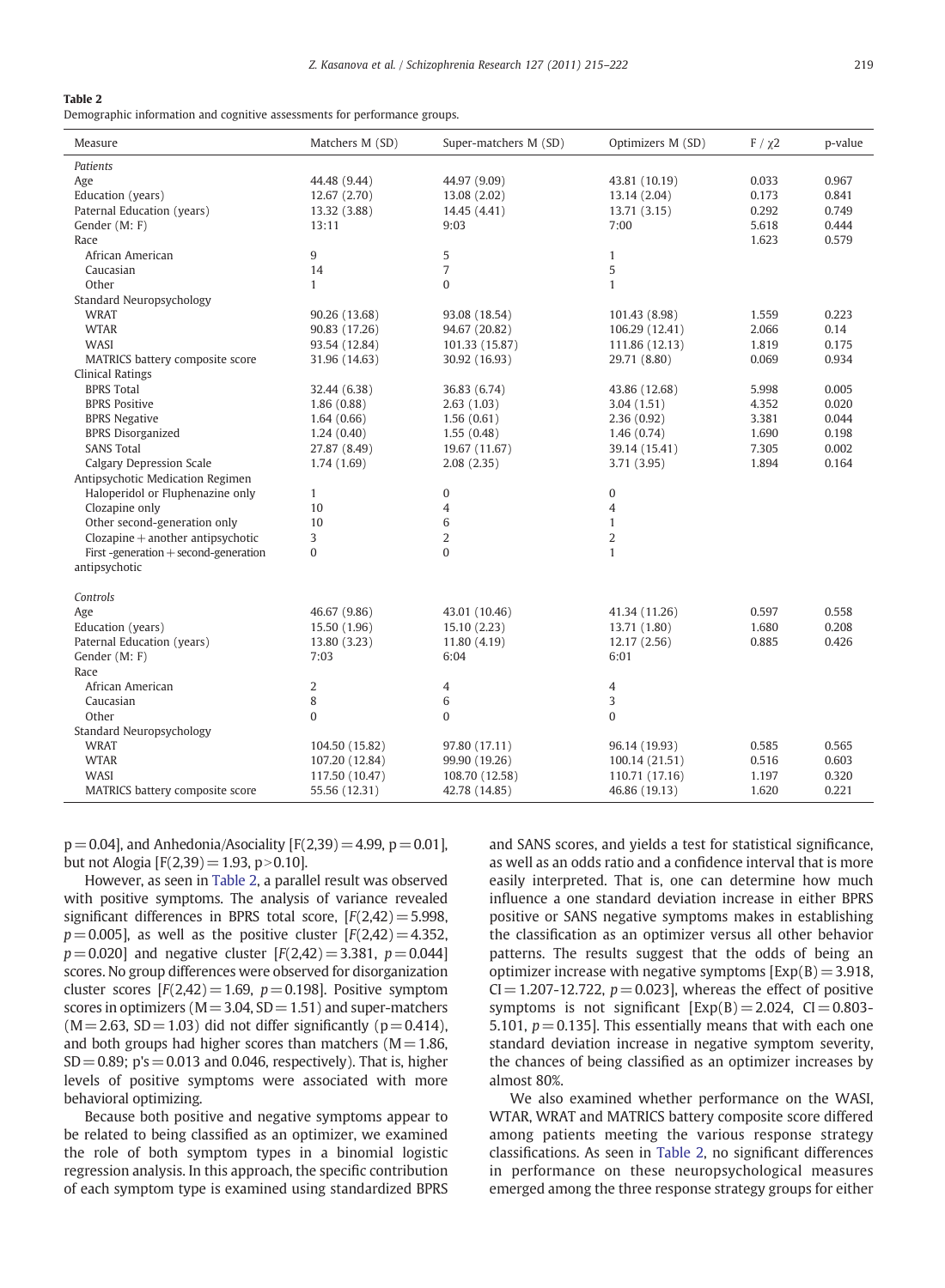patients or controls. It is noteworthy that, despite having higher levels of positive and negative symptoms, the patient optimizers performed best on cognitive tests reflecting premorbid functioning (WTAR, WRAT) and were also found to have the highest current IQ score as assessed by the WASI  $(M = 111.86, SD = 12.13)$ , when compared to matchers  $(M = 93.54, SD = 12.84)$  and super-matchers  $(M = 101.33,$  $SD = 15.87$ ).

# 3. Discussion

Consistent with numerous studies from the literature on reward learning in healthy individuals, we observed that, when presented with a two-choice probability learning task, the majority of subjects show suboptimal levels of performance in that they allocate choices according to their relative expected values (in this case, 70% and 30%). In examining variability in performance based on the underlying clinical characteristics of patients with schizophrenia, we found that the most adaptive and profitable strategy was adopted by a subgroup of patients exhibiting the most severe negative and positive symptoms. That is, the patients who chose the optimal side on nearly all of the trials exhibited higher levels of negative symptoms than the ones who matched or supermatched the probabilities of reinforcement. Although we observed that patients who showed behavioral optimizing in this task also exhibited the greatest positive symptoms, we found that the severity of negative rather than positive symptoms had an impact on predicting which behavior pattern a patient will adopt.

Importantly, the group of patients showing optimal behavior did not differ significantly from patients in other performance classifications in age, educational level, parental educational level, or racial/gender make-up. Furthermore, subgroups of patients identified by task performance did not differ in disease duration, medication status, or measures of neuropsychological functioning, such as working memory capacity, speed of processing, or hypothesis testing. Thus, it seems unlikely that reward maximization was the result of general intellectual impairment. One potential explanation for these results is that patients classified as optimizers have a tendency toward reduced exploration of response options under conditions of uncertainty. Supporting this interpretation are recent computational modeling results from our group, which indicate that higher levels of negative symptoms are associated with reduced uncertainty-driven exploration on a behavioral reward learning task ([Strauss et al., 2011](#page-7-0)). In the current task environment, patients with the highest ratings for negative symptoms showed a reduced tendency to explore response alternatives defined by spatial locations. Based on additional work from our group (e.g., [Strauss et al, 2011](#page-7-0)) we suspect that this reduced tendency to explore response alternatives would extend to tasks in which optimal responses are defined by other stimulus features.

We acknowledge that, in static environments such as those in the current task, it is plausible to expect that a tendency toward reduced exploration could lead to significantly fewer shifts from the optimal response and therefore result in earning a higher percentage of rewards. That is, sticking to a winning choice may make sense, provided that the subject is certain that the reward frequencies and magnitudes are, and will remain, constant. Such behavior would be less than optimal if the previous poor choice had changed in value and was now more desirable. Thus, consistently selecting a previously-rewarding choice comes at the cost of not knowing whether the environment has changed and potentially leading an individual to avoid certain responses. Such a learning pattern could be considered a viable contributor to symptoms of avolition and reduced reward seeking in people with schizophrenia.

Numerous brain systems have been linked to exploratory behavior, including the dopaminergic, cholinergic, and noradrenergic systems, especially through their targets in the prefrontal cortex (PFC; [Yoshida & Ishii, 2006; Cohen et al.,](#page-7-0) [2007; Bogacz et al., 2007](#page-7-0); [Padoa-Schioppa & Assad, 2006](#page-6-0), [Daw](#page-6-0) [et al., 2006\)](#page-6-0). Importantly, PFC is known to play a critical role in tracking reinforcement, computing its magnitude and representing value ([Frank & Claus, 2006; Paulus et al., 2004](#page-6-0)). Furthermore, recent neuroimaging work [\(Miller et al., 2005\)](#page-6-0) suggests that probability matching relies on PFC function, possibly in the service of explicitly representing reinforcement histories. If probability matching is, in fact, a phenomenon caused by PFC-dependent feedback sensitivity, we would expect patients with schizophrenia to perform poorly in such environments. The association of negative symptoms with decreased sensitivity to feedback could result in less outcomedriven and more internally-generated behavior. Using a similar two choice guessing task, [Paulus and colleagues \(1999\)](#page-6-0) have demonstrated that long histories of previous responses (aside from external cues) exert a greater influence on the choices of individuals with schizophrenia relative to normal controls. In our study, patients with the most severe negative symptoms also may have been driven inordinately by response histories and habits, rather than recent feedback.

Paradoxically, our task environment provided an opportunity for the failure to engage in meaningful exploration and relative insensitivity to probabilistic, and occasionally misleading, feedback to be advantageous and result in maximum payoff. However, in volatile, non-stationary learning environments, as most real-world environments are, this quality would be extremely maladaptive, and would clinically manifest in a very limited, perseverative behavioral repertoire, where responses are not sensitive to changes in context. One would expect that the inevitable failures that would occur would lead to further withdrawal from novel or challenging situations and result in a form of inertia. Although our findings can be interpreted in a way that supports this notion, our task design did not allow us to study the effect of the volatility of the environment on exploratory behavior since the respective probabilities as well as the magnitude of reinforcement were kept constant. The impact of symptoms on a patient's tendency to exploit versus explore in nonstationary environments is the subject of ongoing work in our group.

The fact that our group-wise analyses found no significant differences in global percentage of trials on which the optimal choice is made or learning rate between patient and normal controls should not be seen as evidence of intact reinforcement learning in schizophrenia: the current task was very simple and there is reliable evidence of impairment when more challenging tasks are used [\(Waltz et al., 2007; Strauss et al., 2011\)](#page-7-0). The current data suggest that a more fine-grained understanding of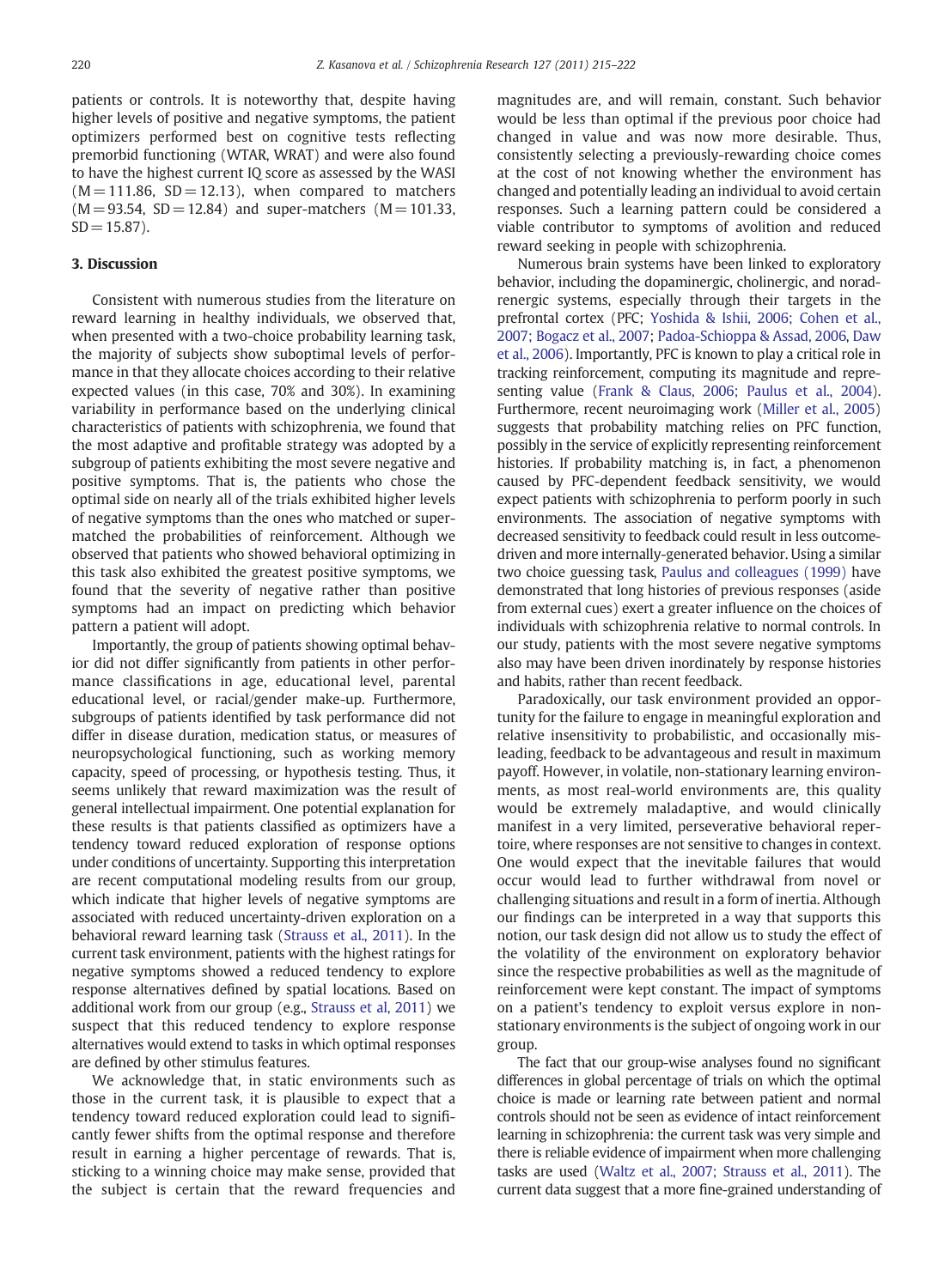<span id="page-6-0"></span>reward processing and learning deficits may be obtained by dividing the larger population of patients with schizophrenia into more homogeneous subgroups, possibly using variables such as negative symptoms severity as a classifying factor. Given the heterogeneity of the illness, it appears highly likely that the mapping from cognitive process to neural mechanism to behavior will be much more successful using a symptomatic endpoint rather than a broad diagnostic class.

#### Role of funding source

This project was supported by NIMH grant R01 MH080066-01. Study sponsors had no role in paradigm formation, task design, participant recruitment, data collection, analysis and interpretation, nor were they involved in writing of the report; and in the decision to submit the paper for publication.

#### Contributors

Drs. Waltz, Gold and Frank formulated the paradigm, designed the study, and wrote the IRB protocol. Data collection was performed by Rebecca Wilbur, Sharon August and Zuzana Kasanova at the Maryland Psychiatric Research Center. Dr. Waltz and Zuzana Kasanova performed statistical analyses. Zuzana Kasanova wrote the first draft of the manuscript and all subsequent drafts were edited by Drs. Gold, Waltz, Strauss and Frank. All authors contributed to and have approved the final manuscript.

#### Conflict of interest

The authors have no conflicts of interest.

#### Acknowledgements

We would like to thank Benjamin Robinson for his assistance in task development and to Rebecca Wilbur and Sharon August for their assistance in data collection for this project. We would also like to thank Robert McMahon for his help with data analyses, and other MPRC staff members who made subject participation and study completion possible. And finally, we would like to thank the volunteers with schizophrenia and healthy controls for taking part in the study.

#### Appendix A. Supplementary data

Supplementary data to this article can be found online at doi:[10.1016/j.schres.2010.12.003](http://dx.doi.org/10.1016/j.schres.2010.12.003). Additional details on methods and analyses. Includes two supplementary tables and one supplementary figure.

#### References

- Addington, D., Addington, J., Maticka-Tyndale, E., Joyce, J., 1992. Reliability and validity of a depression rating scale for schizophrenics. Schizophr. Res. 6, 201–208.
- Andreasen, N.C., 1984. The Scale for the Assessment of Negative Symptoms (SANS). University of Iowa, Iowa City, IA.
- Baum, W.M., 1974. On two types of deviation from the matching law: bias and undermatching. J. Exp. Anal. Behav. 22.
- Bereby-Meyer, Y., Erev, I., 1997. On learning to become successful loser: A comparison of alternative abstractions of learning processes in the loss domain. Technion- Israel Institute of Technology, Mimeo.
- Bogacz, R., McClure, S.M., Li, J., Cohen, J.D., Montague, P.R., 2007. Short-term memory traces for action bias in human reinforcement learning. Brain Res. 1153, 111–121.
- Cohen, J.D., McClure, S.M., Yu, A.J., 2007. Should I stay or should I go? How the human brain manages the trade-off between exploitation and exploration. Philos. T. Roy. Soc. 362, 933–942.
- Corlett, P.R., Murray, G.K., Honey, G.D., Aitken, M.R., Shanks, D.R., Robbins, T. W., Bullmore, E.T., Dickinson, A., Fletcher, P.C., 2007. Disrupted prediction-error signal in psychosis: evidence for an associative account of delusions. Brain 130, 2387–2400.
- Corlett, P.R., Taylor, J.R., Wang, X.J., Fletcher, P.C., Krystal, J.H., 2010. Toward a neurobiology of delusions. Prog. Neurobiol. 92, 345–369.
- Daw, N.D., O'Doherty, J.P., Dayan, P., Seymour, B., Dolan, R.J., 2006. Cortical substrates for exploratory decisions in humans. Nature 441, 876–879.
- Edwards, W., 1956. Reward probability, amount, and information as determiners of sequential two-alternative decision. I. Exp. Psychol. 52, 177–188.
- Estes, W.K., Strughan, J.H., 1954. Analysis of a verbal conditioning situation in terms of statistical learning theory. J. Exp. Psychol. 47, 225–234.
- Farkas, M., Polgar, P., Kelemen, O., Rethelyi, J., Bitter, I., Myers, C.E., Gluck, M. A., Keri, S., 2008. Associative learning in deficit and nondeficit schizophrenia. NeuroReport 19, 55–58.
- First, M.B., Spitzer, R.L., Gibbon, M., Williams, J.B.W., 2001. Structured Clinical Interview for DSM-IV-TR Axis I Disorders-Patient Edition (SCID-I/P 2/ 2001 Revision). Biometrics Research Department, New York State Psychiatric Institute, New York.
- Frank, M.J., Claus, E.D., 2006. Anatomy of a decision: striato-orbitofrontal interactions in reinforcement learning, decision making, and reversal. Psychol. Rev. 113, 300–326.
- Friedman, D., Massaro, D.W., 1998. Understanding variability in binary and continuous choice. Psychon. B. Rev. 5, 370–389.
- Gardner, R., 1958. Multi-choice decision behavior. Am. J. Psychol. 71.
- Green, M.F., Nuechterlein, K.H., Gold, J.M., et al., 2004. Approaching a consensus cognitive battery for clinical trials in schizophrenia: the NIMH-MATRICS conference to select cognitive domains and test criteria. Biol. Psychiat. 56, 301–307.
- Healy, A.F., Kubovy, M., 1981. Probability matching and the formation of conservative decision rules in a numerical analog of signal detection. J. Exp. Psychol Hum. L. 7, 344–354.
- Herrnstein, R.J., 1970. On the law of effect. J. Exp. Anal. Behav. 13, 243–266. Herrnstein, R.J., 1982. Melioration as behavioral dynamism. In: Commons, M.
- L., Herrnstein, R.J., Rachlin, H. (Eds.), Quantitative analyses of behavior. Vol. II: Matching and maximizing accounts. Ballinger; Cambridge, MA.
- Herrnstein, R.J., 1990. Rational choice theory: necessary but not sufficient. Am. Psychol. 45, 356–367.
- Herrnstein, R.J., 1997. In: Rachlin, H., Laibson, D.I. (Eds.), The Matching Law: Papers in Psychology and Economics. Harvard University Press, Cambridge, MA.
- Hinson, J.M., Staddon, J.E.R., 1983. Matching, maximizing, and hill-climbing. J. Exp. Anal. Behav. 40, 321–331.
- Houston, A.I., McNamara, J.M., Steer, M.D., 2007. Do we expect natural selection to produce rational behavior? Philos. T. Roy. Soc. 362, 1531– 1543.
- Jarvik, M.E., 1951. Probability learning and a negative recency effect in a serial anticipation of alternative symbols. J. Exp. Psychol. 41, 291–297.
- Jensen, J., Willeit, M., Zipursky, R.B., Savin, I., Smith, A.J., Menon, M., Crawley, A.P., Kapur, S., 2008. The formation of abnormal associations in schizophrenia: neural and behavioral evidence. Neuropsychopharmacol 33, 473–479.
- Kapur, S., 2003. Psychosis as a state of aberrant salience: a framework linking biology, phenomenology, and pharmacology in schizophrenia. Am. J. Psychiat. 160, 13–23.
- Mantel, N., 1963. Chi-square Tests with One Degree of Freedom: Extensions of the Mantel-Haenszel Procedure. J. Am. Stat. Asoc. 58, 690–700.
- Miller, M.B., Valsangkar-Smyth, M., Newman, S., Dumont, H., Wolford, G., 2005. Brain activations associated with probability matching. Neuropsychologia 43, 1598–1608.
- Murray, G.K., Cheng, F., Clark, L., Barnett, J.H., Blackwell, A.D., Fletcher, P.C., Robbins, T.W., Bullmore, E.T., Jones, P.B., 2008. Reinforcement and reversal learning in first-episode psychosis. Schizophr. Bull. 34, 848–855.
- Myers, J.L., Cruse, D., 1968. Two-choice discrimination learning as a function of stimulus and event probabilities. J. Exp. Psychol. 77, 453–459.
- Myers, J.L., Fort, J.G., Katz, L., Suydam, M., 1963. Differential memory gains and losses and event probability in a two-choice situation. J. Exp. Psychol. 66, 521–522.
- Neimark, E., Shufod, E., 1959. Comparison of predictions and estimates in a probability learning situation. J. Exp. Psychol. 57, 294–298.
- Overall, J.E., Gorman, D.R., 1962. The Brief Psychiatric Rating Scale. Psychol. Rep. 10, 799–812.
- Padoa-Schioppa, C., Assad, J.A., 2006. Neurons in the orbitofrontal cortex encode economic value. Nature 441, 223–226 (Electronic publication ahead of print 2006 Apr 23).
- Paulus, M.P., Geyer, M.A., Braff, D.L., 1999. Long-range correlations in choice sequences of schizophrenic patients. Schizophr. Res. 35, 69–75.
- Paulus, M.P., Feinstein, J.S., Tapert, S.F., Liu, T.T., 2004. Trend detection via temporal difference model predicts inferior prefrontal cortex activation during acquisition of advantageous action selection. Neuroimage 21, 733–743.
- Polgar, P., Farkas, M., Nagy, O., Kelemen, O., Rethelyi, J., Bitter, I., Myers, C.E., Gluck, M.A., Keri, S., 2008. How to find the way out from four rooms? The learning of "chaining" associations may shed light on the neuropsychology of the deficit syndrome of schizophrenia. Schizophr. Res. 99 (1–3), 200–207.
- Sakai, Y., Fukai, T., 2008. When does reward maximization lead to matching law? PLoS ONE 3 (11).